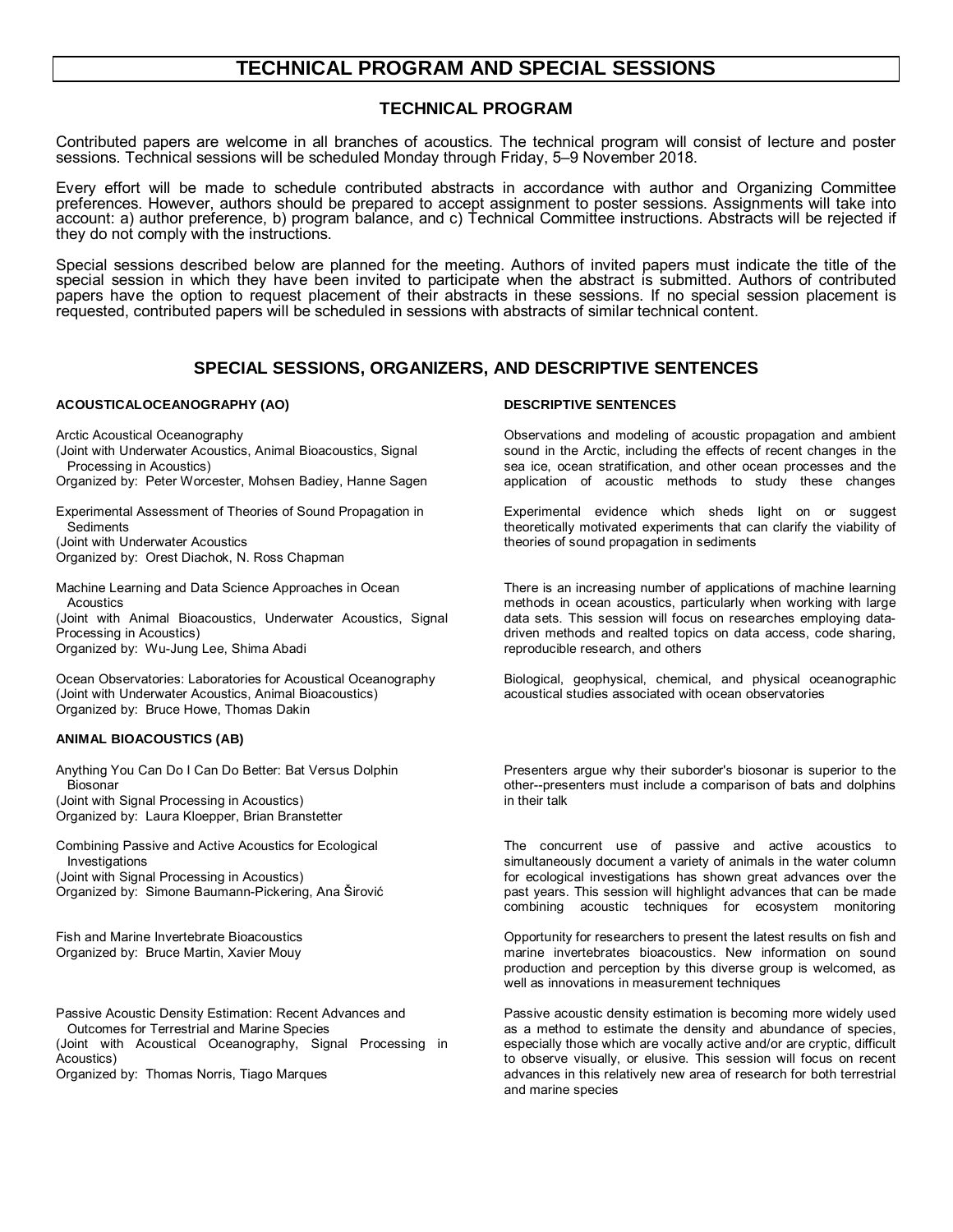### **ARCHITECTURAL ACOUSTICS (AA) DESCRIPTIVE SENTENCES**

Advances in the Laboratory Testing of Materials (Joint with Noise, ASA Committee on Acoustics, Structural Acoustical and Vibration) Organized by: Ron Sauro

Architectural Acoustics and Audio: Even Better Than The Real Thing Organized by: K. Anthony Hoover, Alex U. Case

Auditorium Acoustics and Architectural Design: Challenges and Solutions (Joint with ASA Committee on Acoustics) Organized by: Jin Yong Jeon, Ning Xiang

Microphone Array Applications in Room Acoustics (Joint with Engineering Acoustics, Signal Processing in Acoustics and Noise) Organized by: Michael Vorländer, Gary Elko

Session in Memory of Murray Hodgson (Joint with Noise) Organized by: Maureen Connelly, Nicola Prodi, David Woolworth

Sustainable Acoustics in Social Space and WELL Buildings Organized by: Siu-Kit Lau, Andy Chung, Ethan Bourdeau

Validation of Modeling and Analysis: Predictions and Outcomes (Joint with Noise) Organized by: Logan D Pippitt, Benjamin Bridgewater

### **BIOMEDICAL ACOUSTICS (BA)**

Bubble Trouble in Therapeutic Ultrasound (Joint with Physical Acoustics) Organized by: Christy Holland, Klazina Kooiman

Shock Waves and Ultrasound for Calculus Fragmentation (Joint with Physical Acoustics) Organized by: Juliana Simon, Michael R. Bailey

State of the Art in Lung Ultrasound: Past, Present, and Future (Joint with Physical Acoustics) Organized by: Libertario Demi, Martin Verweij

Targeted Drug Delivery - Acoustic Radiation Force (Joint with Physical Acoustics) Organized by: John Allen, Alfred Yu

Changes, both in method and capabilities of labs and standards. This can include equipment, procedures, theories and expansions

Adapting, enhancing and fictionalizing acoustics through architectural, audio and signal processing systems

Examples of new concepts and techniques in the design of architectural acoustics such as concert halls and opera houses. The alternatives of the acoustical designs are evaluated by the computer simulation or the scale model experiment to be reflected in the final design with the aim of the acoustic performance suitable for the various genres. The acoustic performance of a space can be confirmed through the measurement of the room acoustics and the background noise levels in the building after completion.

Spherical arrays applied in measurements of diffuseness, material reflection properties, or directional reverberation; Spherical arrays used for recording spatial sounds, mix to spatial audio formats, binaural etc.; Spherical and other arrays topologies used for source separation, classification of source and room features

Honoring Murray Hodgson's contributions to the measurement, characterization, prediction, and control of sound fields in rooms, especially industrial workshops, offices, classrooms, and healthcare facilities

To facilitate the development of the built environment for future generations and increase the awareness of the acoustics in sustainable (or green building) architecture, this session would like to address the current technologies and understanding of sustainable acoustics and their environments in social spaces (including restaurants, entertainment facilities, etc.) and WELL buildings. The sustainable acoustics environment should enhance the ability for future generations to meet their own needs

Simulations, modelings, calculations, and auralizations are how we predict the way a space will sound. Verifying these predictions is crucial to the improvement of our analysis methods. This session will provide comparisons of acoustical and sound reinforcement predictions to the final built environment

Bubbles have enabled exciting diagnostic and therapeutic ultrasound applications. This session will explore the challenges presented by detecting, controlling, and mapping bubble activity in ultrasound-mediated drug and bioactive gas delivery, tissue ablation, acoustic droplet vaporization, and therapeutic targeting

Topics related to the medical use of acoustics to disrupt calcification in the body

Comprehensive overview of the state of the art in lung ultrasound. Clinical, safety and technical aspects of lung ultrasound will be discussed. Particular attention will be given to imaging artifacts and new lung ultrasound imaging techniques

Role of the acoustic radiation force in both theoretical and experimental aspects of drug delivery with targeted contrast agents and particles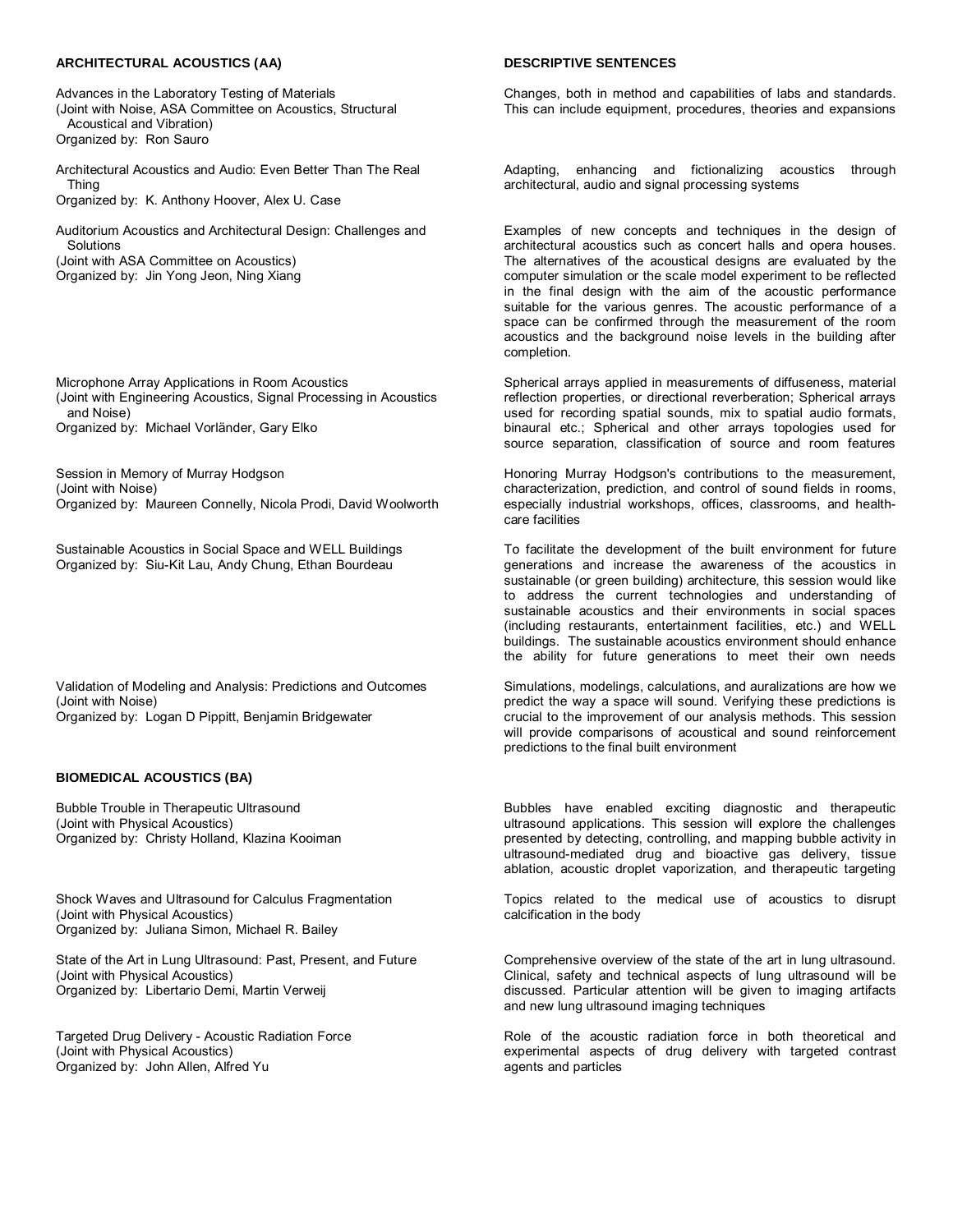### **BIOMEDICAL ACOUSTICS (BA) (continued) DESCRIPTIVE SENTENCES**

Therapeutic Ultrasound Transducers (Joint with Physical Acoustics) Organized by: Adam Maxwell, Tatiana D. Khokhlova

Wave Propagation in Complex Media: From Theory to Applications (Joint with Structural Acoustics and Vibration, Physical Acoustics) Organized by: Guillaume Haiat, Pierre Belanger

### **ENGINEERING ACOUSTICS (EA)**

Acoustic Particle Velocity Sensors, Algorithms, and Applications in Air (Joint with Noise) Organized by: Michael V. Scanlon

### **EDUCATION IN ACOUSTICS (ED)**

Measuring Educational Outcomes Organized by: Robert D. Celmer, Andrew Piacsek

### **INTERDISCIPLINARY (ID)**

Excellence in Acoustics Around the World (Joint with ASA Committee on Standards) Organized by: Brigitte Schulte-Fortkamp, Ann R Bradlow, Jean-Pierre Hermand, Gopu Potty, Andy Chung

Graduate Studies in Acoustics Poster Session (Joint with Student Council, Engineering Acoustics) Organized by: Trevor W. Jerome

Inclusion, Diversity, and Equity in Acoustics (Joint with Women in Acoustics) Organized by: Dominique A. Bouavichith, Kelly Whiteford, Evelyn Hoglund

### **MUSICAL ACOUSTICS (MU)**

Computational and Experimental Investigations of Flow in Musical **Instruments** (Joint with Structural Acoustics and Vibration, Signal Processing in Acoustics)

Organized by: Whitney Coyle

Modeling Musical Instruments and Effects (Joint with Signal Processing in Acoustics) Organized by: Scott Hawley, Vasilis Chatziioannou

Percussion Instruments (Joint with Physical Acoustics, Structural Acoustics and Vibration) Organized by: Uwe Hansen, Andrew Morrison

Design, metrology, and bioeffects of therapeutic and dual use transducers

The understanding of the interaction between an acoustic wave and a complex medium is an important problem in various applications such as non-destructive evaluation or biomedical ultrasound. This session will focus on experimental issues as well as on modeling and simulation works, including the development of inversion procedures

Acoustic particle velocity sensors, or vector sensors, have the ability to localize acoustic targets with very small form-factors. Airborne sensing with vector sensors provides unique capabilities for military, law-enforcement, entertainment and communications applications. Topic includes emerging R&D, performance evaluations and applications

Models for measuring outcomes from educational activities in acoustics

Recent developments and future plans in acoustics in different countries around the world will be introduced by the respective ambassadors. The objective is to increase international collaboration and communication in all matters on acoustics

A wide range of Graduate Programs in Acoustics will present, in poster format, what their University has to offer a prospective student

As part of Strategic Plan Task Force 2 on Membership Engagement and Diversity, a panel of speakers will discuss how principles of Inclusion, Diversity, and Equity can be incorporated into the Society's practices to more effectively engage members from a variety of backgrounds, specifically with regard to issues of diversity in education and membership

Visualization, measurement, and computational modeling of air flow in and around musical instruments

The intersection of physical modeling of musical instruments and related sound effects including synthesis of musical instrument sound, the interaction between instrument and acoustic spaces, special problems to overcome and measurements to quantify model parameters

Work on all types of percussion musical instruments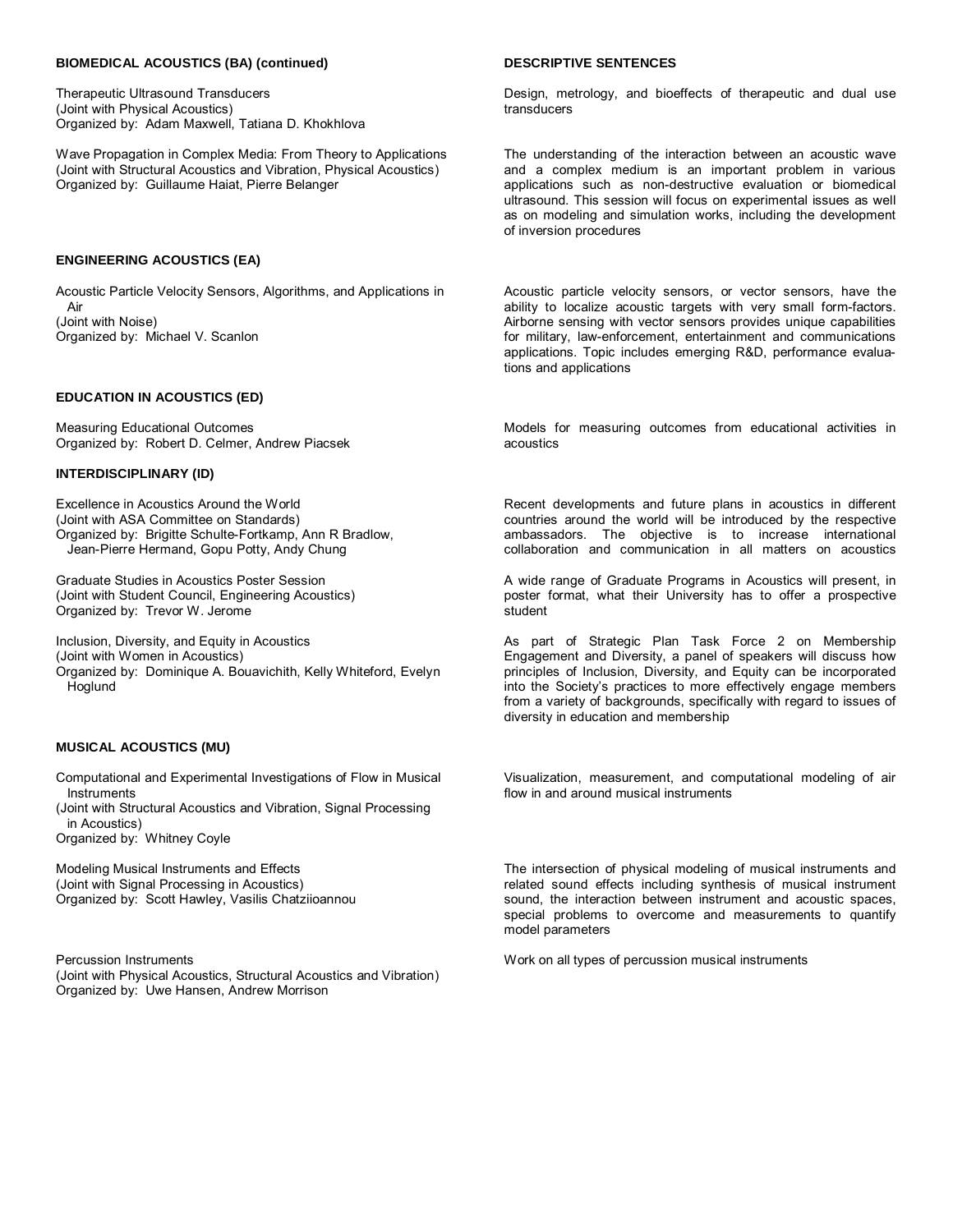Acoustic Vehicle Alerts: Effects on Soundscape, Quality of Life, and Traffic Safety (Joint with Psychological and Physiological Acoustics) Organized by: Jeanine Botta, Brigitte Schulte-Fortkamp

Effects of Noise on Human Performance (Joint with Speech Communication, Psychological and Physiological Acoustics) Organized by: Joonhee Lee, Ellen Peng

Emerging Technologies for Noise Control (Joint with Physical Acoustics, Structural Acoustics and Vibration, Architectural Acoustics) Organized by: Ning Xiang, Kirill Horoshenkov

Noise and Vibration from Fitness Activities (Joint with Structural Acoustics and Vibration, Architectural Acoustics)

Organized by: Matthew Golden, James Phillips

Supersonic Jet Aeroacoustics (Joint with Physical Acoustic, Signal Processing in Acoustics, ASA Committee on Standards) Organized by: Alan Wall, Allan Aubert, Kent Gee

Structure-Borne Noise in Buildings and What We Can Do About It (Joint with Architectural Acoustics, Structural Acoustics and Vibration, ASA Committee on Standards) Organized by: James Phillips, Bonnie Schnitta

Technological Challenges in Noise Monitoring (Joint with ASA Committee on Standards, Signal Processing in Acoustics) Organized by: Matthew Blevins, Anton Netchaev

### **PHYSICAL ACOUSTICS (PA)**

Acoustic Metamaterials and Super-Resolution Imaging (Joint with Signal Processing in Acoustics) Organized by: Matthew Guild, Jeffrey Rogers

Challenges in Computational Acoustics (Joint with Architectural Acoustics, Noise, Signal Processing in Acoustics, Underwater Acoustics) Organized by: D. Keith Wilson, Matthew Blevins

Interactions of Sound Beams with Objects (Joint with Biomedical Acoustics) Organized by: Likun Zhang, Grant Eastland

Novel Approaches to Acoustic and Elastic Wave Experimentation: Concepts, Hardware and Novel Processing Methods (Joint with Engineering Acoustics) Organized by: Michael R. Haberman, Dirk-Jan van Manen,

Theodor Becker, Nele Boersing

Outdoor Sound Propagation (Joint with Noise, ASA Committee on Standards) Organized by: Vladimir Ostashev, Philippe Blanc-Benon, D. Keith **Wilson** 

### **NOISE (NS) DESCRIPTIVE SENTENCES**

An exploration of vehicle alerts such as horn sounds and electronic signals that serve as status reports throughout shared spaces including residential neighborhoods, urban settings, and national parks

How noise can affect the performance in physical and cognitive tasks

New materials to improve the qualities of noise control

Assessment and prediction of noise and vibration from fitness related activities such as treadmills, group activities, and weight drops

Noise characterization of supersonic jets through measurement, modeling, and simulation of aeroacoustic phenomena informs jet noise reduction technologies, launch vehicle, payload, and launch pad damage risk models, and personnel and community noise predictions for commercial and military aircraft

Interior noise from sources of vibration within and without buildings: what causes it, how does it get there, how is it predicted and measured, and how we control it

Innovative solutions to technological challenges faced in noise monitoring or measurement systems (e.g., system response, longterm operation, power consumption, sensor footprint, etc.)

Explore novel methods of generating, detecting and imaging acoustic waves at scales smaller than the diffraction limit

Solutions to challenging computational acoustics problems requiring new or unconventional techniques or approaches

Recent advances of sound beam interactions with objects via scattering, radiation pressure and angular momentum transfer

Novel designs and ideas of unconventional laboratories for acoustic and elastic wave propagation. Topics include: active boundary control, virtual acoustic immersion, interplay of hardware and processing, hardware-in-the-loop approaches, real-time processing, application-specific transducers design

All aspects of sound propagation in the atmosphere such as the effects of turbulence and stratification, sound interaction with impedance ground and barriers, numerical implementation, and signal processing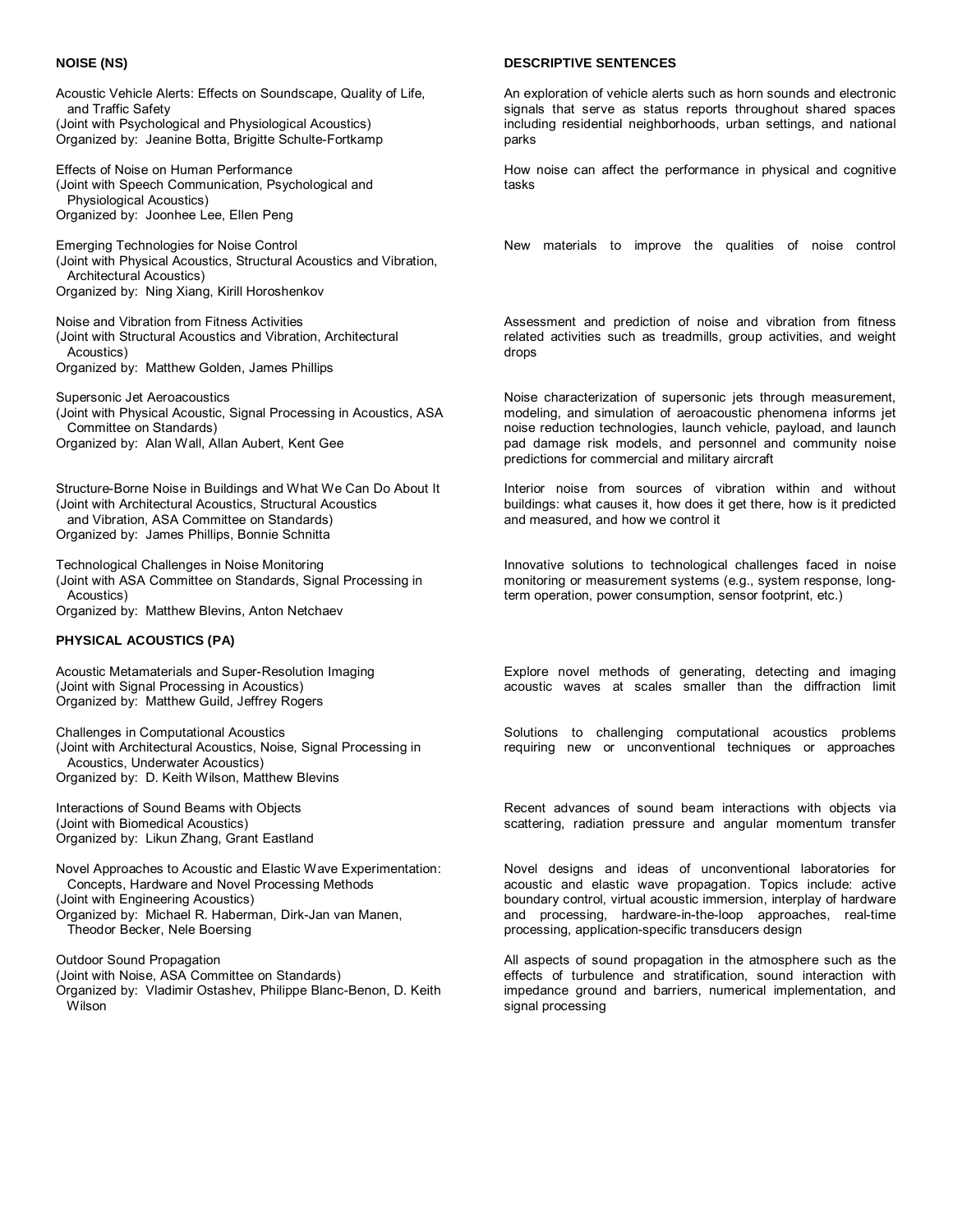### **PHYSICAL ACOUSTICS (PA) (continued)**

Willis Coupling in Acoustic Metamaterials (Joint with Structural Acoustics and Vibration, Signal Processing in Acoustics) Organized by: Michael R. Haberman, Feruza Amirkulova

### **PSYCHOLOGICAL AND PHYSIOLOGICAL ACOUSTICS (PP)**

Acoustics Outreach: Linking Physiology and Behavior for Future Collaborations Organized by: Amanda Lauer, Anna Diedesch

Music, Speech, and the Brain (Joint with Speech Communication, Musical Acoustics) Organized by: Christina Zhao, Patricia Kuhl

Speech Perception in Children with Hearing Impairment (Joint with Speech Communication) Organized by: Mishaela DiNino, Kelly Jahn

Understanding Limitations on Auditory Spatial Acuity Organized by: Andrew Brown

### **SIGNAL PROCESSING IN ACOUSTICS (SP)**

Detection and Tracking of Mobile Targets (Joint with Underwater Acoustics, Engineering Acoustics, Physical Acoustics) Organized by: Kainam Thomas Wong, Siu-Kit Lau

Geometric Signal Processing in Acoustics (Joint with Speech Communication) Organized by: Ananya Sengupta

Machine Learning for Acoustic Applications (Joint with Acoustical Oceanography, Architectural Acoustics, Musical Acoustics, Underwater Acoustics, Noise) Organized by: Peter Gerstoft, Weichang Li

### **SPEECH COMMUNICATION (SC)**

Phonetics of Under-Documented Languages Organized by: Benjamin V. Tucker, Richard Wright

Recent Advances in Experimental, Computational, and Clinical Research in Voice Production and Perception (Joint with Biomedical Acoustics, Signal Processing in Acoustics) Organized by: Zhaoyan Zhang, Michael Döllinger

The Sound of Emotion (Joint with Musical Acoustics, Psychological and Physiological Acoustics) Organized by: Shae Morgan, Kathrin Rothermich

### **DESCRIPTIVE SENTENCES**

Theoretical, numerical, and experimental research on acoustic metamaterials displaying Willis coupling, also known as bianisotropic acoustic media

Presentations from early career investigators and others bridging the gap between physiology and perception. Intended to facilitate increased and lasting interactions between scientists performing basic and applied research linking physiology and behaviour

Music and speech share similarities at many levels. The session will explore mechanisms related to music and speech sound processing using different brain and behavioral methods, covering studies from infancy to adulthood

Highlighting work that has attempted to disentangle the factors that limit spatial hearing acuity or accuracy, for example, acoustic factors from perceptual ("system") factors in the marked variation of spatial hearing performance across azimuth

Factors that relate to speech perception abilities in children with different hearing histories and interventions

Detection, localization and tracking of mobile objects such as aircraft, surface ships and unmanned vehicles

Topographical methods and non-linear manifold signal and feature modeling applied to acoustic phenomena

Machine learning and diverse data adaptive modeling and inference methods related to acoustic phenomena

Of the over 6000 world languages only a very small percentage have been investigated from a phonetic perspective, resulting in a major lack of acoustic description of these languages

Issues and review of recent advances in voice production and perception research

Broad overview of emotion and affect in the acoustic signal. Research on the production and perception of affective speech and non-speech sounds